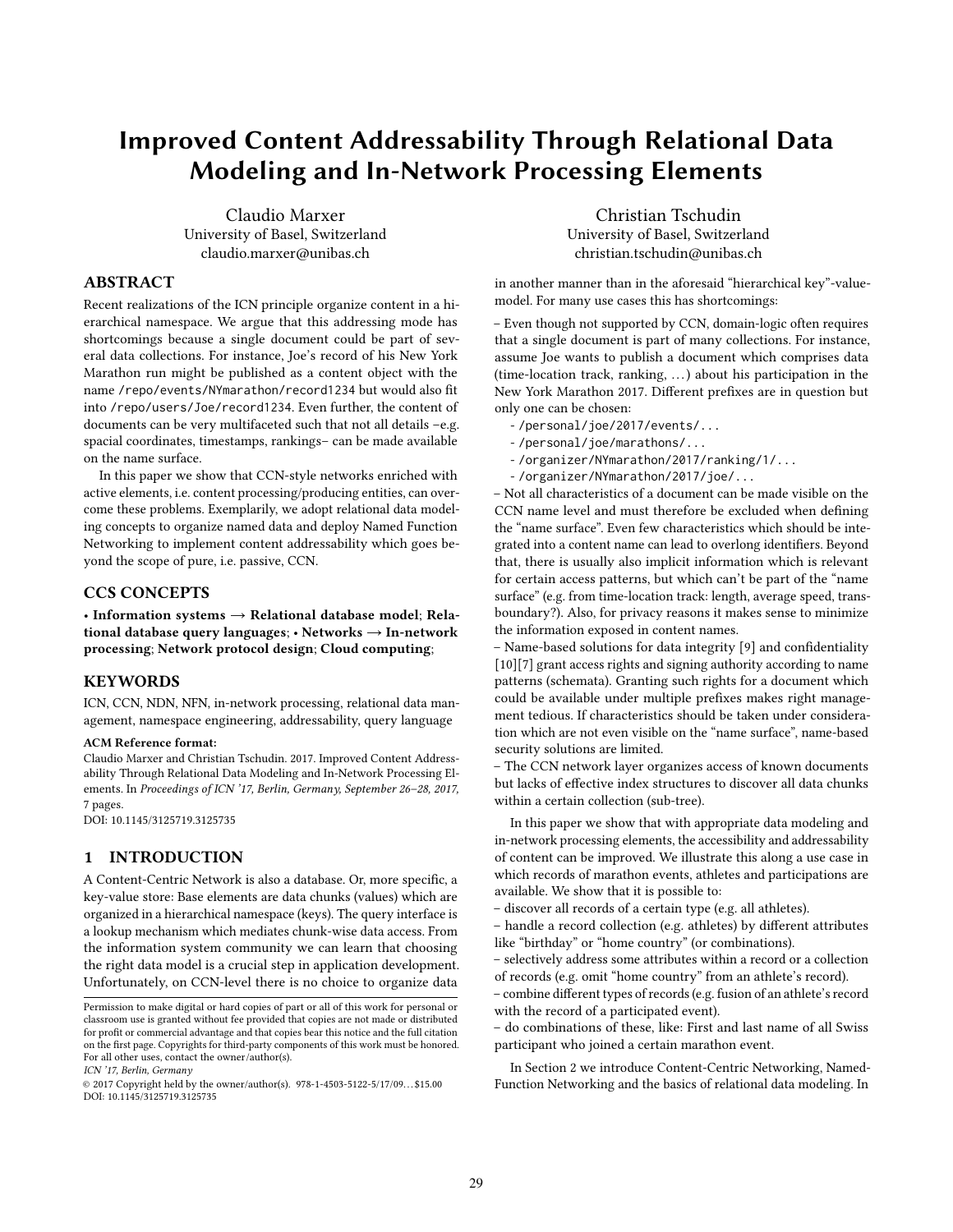Sections 3 and 4 we present an adoption of relational data management to CCN and a fitting NFN-based query language. Section 5 is about general-purpose processing beyond simple data querying. Management of meta-data is treated in Section 6. Before we conclude in Section 8, a discussion as well as future work is stated in Section 7.

## 2 BACKGROUND

In this section we introduce Content Centric Networking and the Named Function extension. Further, the basics of relational data management are introduced.

## 2.1 Information-Centric and Named-Function Networking

In Information Centric Networking (ICN) content chunks are treated as base objects and identified with names which have no reference to network locations (servers). Content Centric Networking (CCN) [\[5\]](#page-6-4) is a recent flavour of ICN which is implemented by several projects such as Named Data Networking (NDN) [\[2\]](#page-6-5) or CICN [\[1\]](#page-6-6) (formerly  $CCNx$ ). These derivations have only minor conceptional differences but operate with incompatible packet formats. Whenever we refer to CCN, our explanations are adoptable to all derivations. Only if conceptionally relevant we point out differences.

In CCN, content names are organized in a hierarchical namespace (e.g., /this/name/has/five/components). Data chunks, so called content objects, are essentially a unique and unchangeable binding of certain payload to a name. This means, content objects constitute a self-contained peace of information without necessarily having some relation to a specific network location. An interest packet basically carries a name and is sent towards the network by a data consumer in order to express interest in the named content object. Since it is not relevant for this work how the network tries to spot and return the matching content object, we keep this transparent.

Named Function Networking (NFN) augments CCN with an innetwork content derivation machinery [\[8\]](#page-6-7): Names are computation expressions which include data and function names. For instance, a data consumer can request the result of the named function wordcount() applied to the content object poem.txt:

/fct/provider/wordcount( /a/nice/poem.txt ) The content object with the name /fct/provider/wordcount contains bytecode of a JVM function which can be instantiated and called by responding execution locations. Since an expression is the network name of the result, a function call can also be the argument to another function call (function chaining):

/fct/prvdr/wordcount(/first/verse(/a/nice/poem.txt)) Such expressions instruct the network to either get hold of the corresponding final result (if already cached), or to let the network orchestrate its computation. In the latter case, NFN-enabled network nodes decompose (=reduce) the expression and recursively work through all sub-expressions. Once a (sub-) result is obtained, it is turned into an content object whose name is exactly the (sub-) expression itself. Also, these intermediate results are cached because they might be reused.

In the wire format, computation expressions are formulated in an extended version of  $\lambda$ -calculus [\[3\]](#page-6-8) which additionally has a call operator to express a named function call. For instance, the first example above looks like (in  $\lambda$ -calc; not yet as a network name):

call 2 /fct/provider/wordcount /a/nice/poem.txt The operator call is followed by the number of arguments which in our case counts the following function name and the name of the passed poem document (more arguments would be possible). By making use of function abstraction and application, the  $\lambda$ expression can be rewritten such that the function name is prepended (λ is encoded as @):

/fct/provider/wordcount @x call 2 x /a/nice/poem.txt Also, an argument's name could be prepended instead:

/a/nice/poem.txt @x call 2 /fct/providr/wordcount x To gain routable CCN-names, these variants with prepended function or data names are mapped to the CCN namespace. To avoid confusion with name component separators, the character "/" within a name component is by convention written as "|":

/fct/providr/wordcount/@x call 2 |a|nice|poem.txt x As this example shows, there exist several ways to map a  $\lambda$ -expression to a CCN-name. Either the function name but also an argument's name can be prefixed in order to guide the computation expression –capsulated in an interest packet– to an on-demand computation execution node. The decision influences whether the result is produced by an NFN-enabled node which is on the path to the data or to the function repository. Though, by name-rewriting, NFN accomplishes to influence the CCN-forwarding system, i.e. execution location spotting mechanism, without changing the core network protocols.

#### 2.2 Relational Data Modeling

Proposed by E. F. Codd in 1970, the relational data model has become a well-known and perpetuated way to structure information [\[4\]](#page-6-9). The pivotal element of the relational data model are *relations*. Intuitively captured as tables like depicted in Figure [1,](#page-2-0) a relation is actually a set of certain tuples. Tuples are rows in the tablerepresentation and columns are called attributes. Each column has an attribute name (top cell, in bold). The primary key, one or more attributes marked with \*, must for each tuple be unique within a relation such that the rows are distinguishable and referable. Through a foreign key (marked with ˆ), a tuple within one relation can refer to a tuple within another relation. For instance, the relation on the right side of Figure [1](#page-2-0) refers through the foreign key PIDˆ to a tuple in the relation on the left side or its primary key PID\*, respectively.

## 3 RELATIONAL NAMED DATA

In this section we introduce Named Relations, Relation Schemata and Relation Type Schemata. A named relation is an addressable chunk of relational data while a relation schema defines the structure of such a document. Both are linked together in a relation type schema.

### 3.1 Named Relations

A named relation is a set of special tuples which are carried by a content object. Figure [1](#page-2-0) shows two examples. The relation /repo/people qualifies per tuple a person, i.e., state its name, home country and assigns a unique ID. The relation /repo/events provides information on who participated which marathon events. Each tuple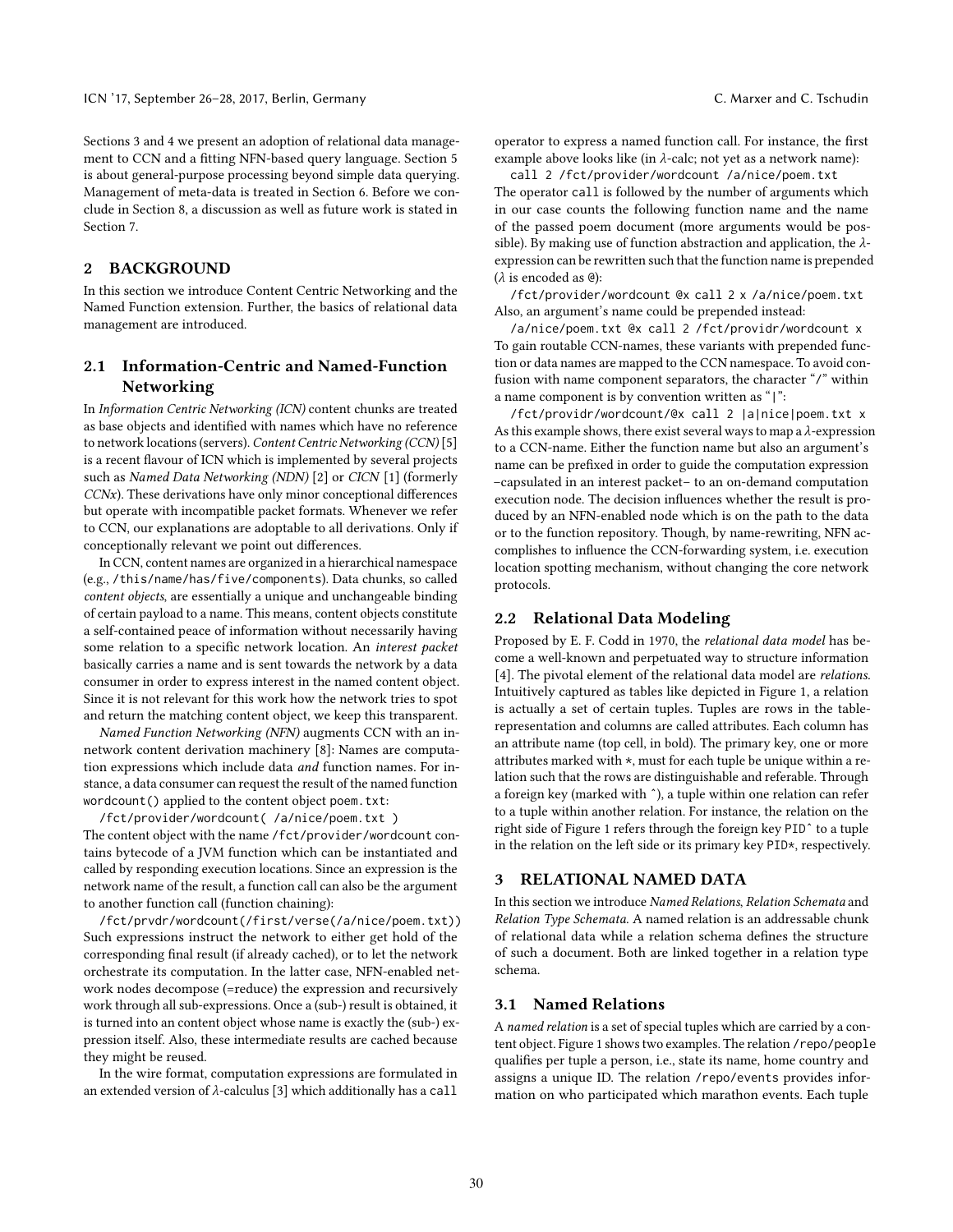Improved Content Addressability Through Relational Data Modeling and ... ICN '17, September 26-28, 2017, Berlin, Germany

states the attendance of a certain person in an event. Either consists of the event's name, the participant's ID and a unique ID for the particular participation. The examples show that the top row of each relation gives some information about the shape of the tuples, highlight unique tuple IDs (marked with  $\star$ ) and references to IDs of other relations (marked with ˆ). It is thinkable that further relations supplement the picture. For instance, another relation could state running time and ranking for each participation or provide further details about events.

<span id="page-2-0"></span>

|      |       |      | $EID^*$ | PID^ | <b>Name</b>   |
|------|-------|------|---------|------|---------------|
| PID* | Name  | Home |         |      |               |
|      | Alice | US   |         |      | NYmarathon    |
|      |       | าн   |         |      | ParisMarathon |
|      | Bob   |      |         |      | NYmarathon    |

Figure 1: Named Relations. Left: **/repo/people**. Right: **/repo/events**

#### 3.2 Relation Schemata

The comprehensive description of a named relation is published as a separate document which is called a relation schema. If intended to be an application-independent data exchange format, relation schemata are likely published by standardization bodies. Figure [2](#page-2-1) shows the relation schemata for the named relations introduced in Figure [1.](#page-2-0) Each line describes one attribute: Attribute name and its data type are separated by a colon. Attribute names are marked with  $*$  if they constitute a primary key. Foreign keys are marked with  $\hat{ }$  and further contain a pointer to the referring relation schema. As defined in the relation schema /ietf/relations/people (left, line 1), an integer value named PID constitutes the primary key. The relation schema /ietf/relations/events (right, line 2) defines a foreign key to refer to event participants PIDs from a people relation.

<span id="page-2-1"></span>PID \*: Int Name : String Home : String EID \*: Int PID ^: Int -> / ietf / relations / people Name : String

Figure 2: Relation Schemata. Left: **/ietf/relations/people** Right: **/ietf/relations/events**

### 3.3 Relation Type Schemata

Per publisher of named relations there exists a relation type schema (RTS) which assigns a relation schema to each named relation. Figure [3](#page-2-2) shows an example. Each rule captures certain documents according to a name-based pattern and states the according relation schema document. In our example, the first two rules (lines) link the relations from our use case to their relation schemata. The following two lines show that a rule can also capture multiple relations (grep style pattern matching) which should all be linked to a certain relation schema.

Repositories must make their relation type schema available under a canonical name. For simplicity, we stick with the name /repo/rts for the RTS in our use case.

<span id="page-2-2"></span>

| # published as /repo/rts                         |                                 |
|--------------------------------------------------|---------------------------------|
| /repo/people                                     | -> /ietf/relations/people       |
| /repo/events                                     | -> /ietf/relations/events       |
| $\frac{1}{2}$ / repo/circuits/[ <sup>^</sup> /]+ | -> /ietf/relations/circuits     |
| //repo/circuits/old/.*                           | -> /ietf/old/relations/circuits |

Figure 3: Relation Type Schema: **/repo/rts**

## 4 QUERY LANGUAGE

When it comes to accessing named relational data, it is in many cases dissatisfying that pure CCN merely allows to address data at document-level. What if a data consumer is just interested in some parts of a named relation? Or in information spread over several documents? In this section we introduce a NFN-based query language to address information in an in-relation and cross-relation style. Our solution allows to request results such as: What are the names of all Paris Marathon participants? Which are the countries from which the individuals listed in the people database come from?

#### 4.1 Basic Operations

Research in the late 1960s has shown that very few basic set opera-tions are sufficient to define a rich relational algebra [\[4\]](#page-6-9). Accordingly, we identify a couple of named functions which connect or reduce named relations. Since these functions always derive new relations from existing ones, proper combination (chaining) allows to address a rich set of selections inside and cross named relations. Inspired by the common language in the databasing field, we call these functions join, restrict and project.

Joining Relations. Joining two relations means to unite them into a single relation. The new relation is the combination of the joined relation's tuples where the values of primary and foreign keys are equal. As the following example shows, join takes the names of two relations (and a short name).

/join(/repo/events as 'event', /repo/people as 'ppl') Figure [4.](#page-3-0)a depicts the output which combines /repo/events and /repo/people. The attributes are renamed such that attribute names which occur in multiple relations become distinguishable (compare event.Name and ppl.Name). The former primary key of the people relation is marked with " such that further joining remains possible.

Restricting a Relation. A restriction of a relation is a selection of certain tuples according to a given criterion. In the following example the named function restrict extracts from the named relation /repo/people all people whose home country are the United States. The first argument specifies the name of the relation to restrict while the second one constitutes the criterion which a tuple must fulfill to be preserved.

/restrict( /repo/people, Home == 'US' ) Figure [4.](#page-3-0)b shows the result (black) and the erased tuples (gray).

Projecting a Relation. Projecting a relation means to take some attributes and erase all others. The following example calling the named function project takes from the named relation /repo/events the attributes PID and Name. The attributes to preserve are passed as second argument in square brackets.

/project( /repo/people, [PID,Name] )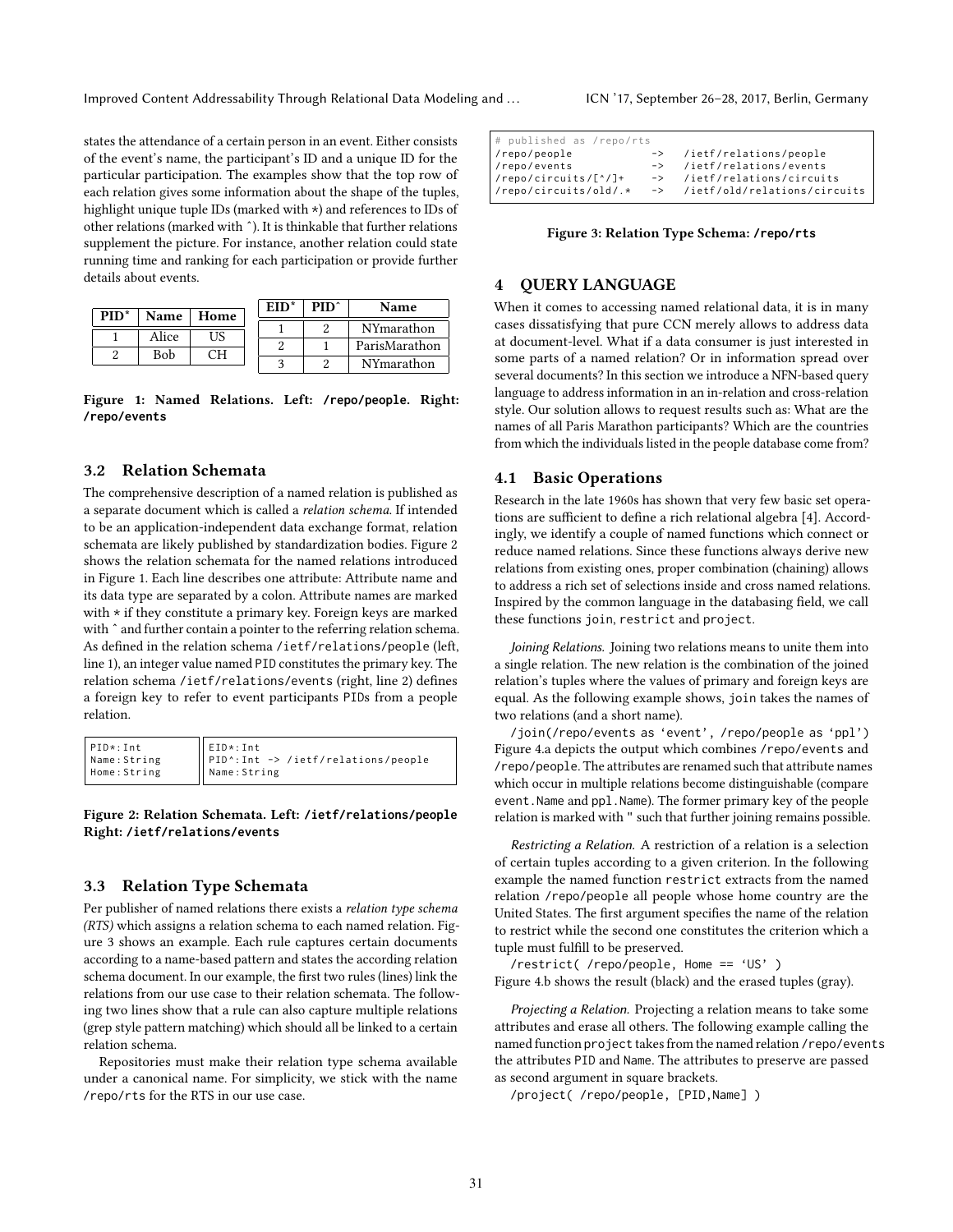ICN '17, September 26–28, 2017, Berlin, Germany C. Marxer and C. Tschudin

In Figure [4.](#page-3-0)c the produced relation (black) as well as the erased parts (gray) are shown.

<span id="page-3-0"></span>

| event.EID* | event.Name     | ppl.PID" | ppl.Name | ppl.Home |
|------------|----------------|----------|----------|----------|
|            | NY Marathon    |          | Bob      |          |
|            | Paris Marathon |          | Alice    | 'IS      |
|            | NY Marathon    |          | Bob      |          |

(a) Joined Named Relations

| PID <sup>*</sup> |       | Name   Home | $PID*$ | Name  | Home |
|------------------|-------|-------------|--------|-------|------|
|                  | Alice | US          |        | Alice |      |
|                  |       |             |        | Bob   |      |

(b) Restricted Named Relation

(c) Projected Named Relation

Figure 4: Basic Operations on Relations. (Erased parts in gray)

#### 4.2 Chaining Example

Since join, restrict and project map relation(s) to one new relation, arbitrary function chaining is possible. Figure [5](#page-3-1) illustrates an expression, i.e., name of an operation chain's result. The expression/name addresses all countries from which at least one person participated in the NY Marathon. All basic operations are incorporated in this chain.

```
/project(
  ..../restrict(
    /join(/repo/events as 'event', /repo/people as 'ppl'),
    event.Name == 'NY Marathon'
  ), [ppl.Home]
..)
```
Figure 5: Chained Operations on Named Relations: **/repo/..**→**join(..)**→**restrict(..)**→**project(..)**→**..**

## 5 GENERAL-PURPOSE PROCESSING

So far we have presented a query language to combine relations and/or extract specific portions. Further functions such as sum, min, max, avg, count (and also data/application-specific ones) are useful to query a new class of computation results: Who draws the highest wage among all employees? What is the wage bill of a company? How many employees earn more than the average wage?

Just as the three basic query functions introduced in the previous section, general-purpose functions process one or more relations and output another named relation. In this section we exemplarily describe some to the aforementioned, rather general, functions. However, more data/application-specific functions, for instance conversion of measurement units or timestamp formats, are also covered by these examples.

#### 5.1 sum

The function sum accumulates all values in a certain column. As the following example shows, the arguments are a relation name and an attribute name.

<span id="page-3-2"></span>

| $PID*$ | <b>Name</b> | Wage  |  |
|--------|-------------|-------|--|
|        | Alice       | 10000 |  |
| 2      | <b>Bob</b>  | 1000  |  |
| ٩      | Charly      | 20000 |  |
|        | Debby       | 1000  |  |

#### Figure 6: Employee-Wage Relation: **/repo/employee**

#### /sum( /repo/employee, 'Wage' )

The passed relation is shown in Figure [6](#page-3-2) and the output is depicted in [7.](#page-3-3)a

#### 5.2 max

The function max extracts the tuple(s) with the highest value in a certain column. The following example names the tuple (row) of the employee(s) with the highest income.

/max( /repo/employee, 'Wage' ) The resulting relation is depicted in Figure [7.](#page-3-3)b.

#### 5.3 count

The function count identifies how many times the values in a certain column occur. The example identifies which amount occurs how many times on a pay roll.

/count( /repo/employee, 'Wage' ) The result is shown in Figure [7.](#page-3-3)c.

<span id="page-3-3"></span>

Figure 7: Derived Named Relations (tuples only, attribute names are transparent).

## 6 META-DATA FOR DERIVED RELATIONS

Not just primary but also derived named relations must be described by a relation type schema. It is obvious that not for every query a fitting relation type schema (RTS) can be pre-defined. This section is about how to produce according relation type schemata on-demand.

## 6.1 Derived RTS for Basic and General-Purpose **Operations**

Input and output relation of restrict are described by the same RTS. The RTS which describe input and output of project are quite similar: All attributes which are not explicitly selected in the function call's second argument, must be erased from the input-RTS in order to derive the output-RTS. The RTS of a join's output must union both input-RTS according to the following rules: The derived RTS must include all attributes of both input-RTS. All attributes must be re-named such that it is clear from which input relation they origin. Primary key attributes remain primary and former foreign key attributes are marked with " instead of ˆ.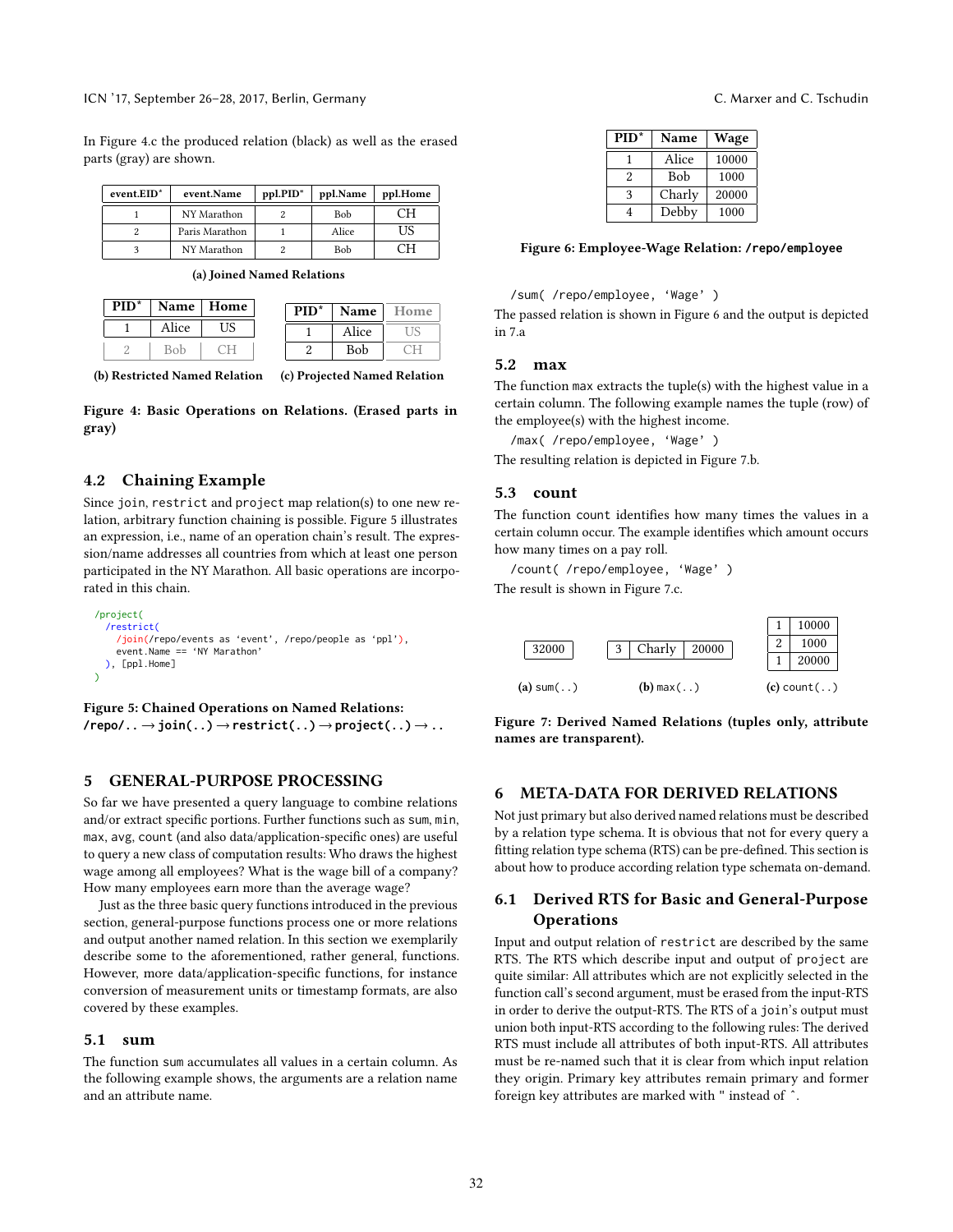Improved Content Addressability Through Relational Data Modeling and ... ICN '17, September 26-28, 2017, Berlin, Germany

Depending in the derivation logic, a general-purpose relation processing function must also accompanied by an output-RTS. Some can be predefined (e.g. RTS for the relations in Figures [7.](#page-3-3)a and [7.](#page-3-3)c) while others must be derived from the input-RTS (e.g. for the relation in Figure [7.](#page-3-3)b).

## 6.2 Naming Conventions

One simple solution to name relation type schemata of non-primary, i.e., derived named relations, is to publish an accompanying RTSderivation function for each basic and general purpose function. If for instance /fct/restrict and /fct/count name relation derivation functions, /ftc/rts/restrict and /fct/rts/count could produce derived RTS. The following two function chains then name a derived relation and the according RTS:

```
/fct/count( /fct/restrict( .. ) , .. )
/fct/rts/count( /fct/rts/restrict( .. ) , .. )
```
## 7 DISCUSSION AND FUTURE WORK

In this section we discuss our contribution and name topics for future work.

## 7.1 Interior and Exterior Content Considerations

We have introduced the pictorial term "name surface" to indicate that content objects expose certain information through data names but that there is also deeper, interior knowledge carried by the payload field. CCN's working assumption is that exterior surface information is sufficient to orchestrate content synchronization between data publisher and consumer. In this paper we question this assumption and argue that mechanisms are required which blur this firm boundary. This is useful because we think that a hierarchical namespace is not well suited to structure highly linked and multifaceted data. Our proposal is to introduce network entities which bridge the name surface with interior knowledge by actively looking into content objects and considering meta-data.

Our solution is declarative in the sense that primary content has not especially informative names but that consumers hold recipes to form à-la-carte names. It is the data consumers who "lift" arbitrary interior data characteristics to the name surface but the task of active elements to produce the queried content on-demand. The recipes to query à-la-carte content is given by the query language and document type schemata which expose the interior structure of content.

#### 7.2 Network Model

Compared to state-of-the-art (TCP/IP) networking, CCN blends traditional application layer aspects into the network layer. With in-network computations like NFN and data querying languages on such a basis, we propose to go another step into this direction. Figure [8](#page-4-0) shows one possibility to capture our proposal in a network model. The network layer is conceptionally subdivided into three sublayers:

– The bottom sublayer is constituted by common CCN which comprises services and responsabilities like hierarchical content naming, pull-based content lookup via interest and data packets, multicast/caching, forwarding/routing and congestion control. The interface to this naming & lookup sublayer, i.e. propagating an

<span id="page-4-0"></span>

Figure 8: Network Model: Common CCN as a basis for innetwork computations as a basis for in-network data modeling and query execution.

interest to receive content, can be used directly by application developers (as usually done today) but also constitutes the basis for the next-higher sublayers.

– The computation sublayer enables the subjacent content lookup service to return not just static, i.e. "pre-existing", content but also to deliver new content derived according to a given "recipe". The key idea to interface with the underlying naming & lookup sublayer is the encoding of functional computation expressions into hierarchical CCN names. In other words, a computation expression (in computation sublayer) constitutes the name of the result (in naming & lookup sublayer). As NFN shows, a computation sublayer can be deployed without changing the underlying naming & loopup sublayer (= CCN network). Still, tricks like expression/name rewriting, as performed by NFN-enabled nodes, allow to enhance pure-CCN features (e.g. routing for query optimization purposes). To the best of our knowledge, NFN-Scala  $^1$  $^1$  is currently the only implemented system which conceptionally fit into this sublayer. Still, other in-network computation solutions could be deployed in parallel.

– Our proposal in this paper is to introduce another data modeling & querying sublayer on these content lookup and computation services/sublayers. As we have exemplarily illustrated by means of the relational data model, this sublayer is concerned with (meta-) data organization and offers an information querying service to the application layer. While (meta-) data organization is directly implemented on top of the service offered by the naming  $&$  lookup sublayer, the query execution part is based on the computation sublayer. We consider relational data management as just one way to organize and query content. Other data models known in the database field but also data structures as used in computer programming might be potential candidates for coexisting on the data modeling & querying sublayer.

<span id="page-4-1"></span><sup>1</sup>https://github.com/cn-uofbasel/nfn-scala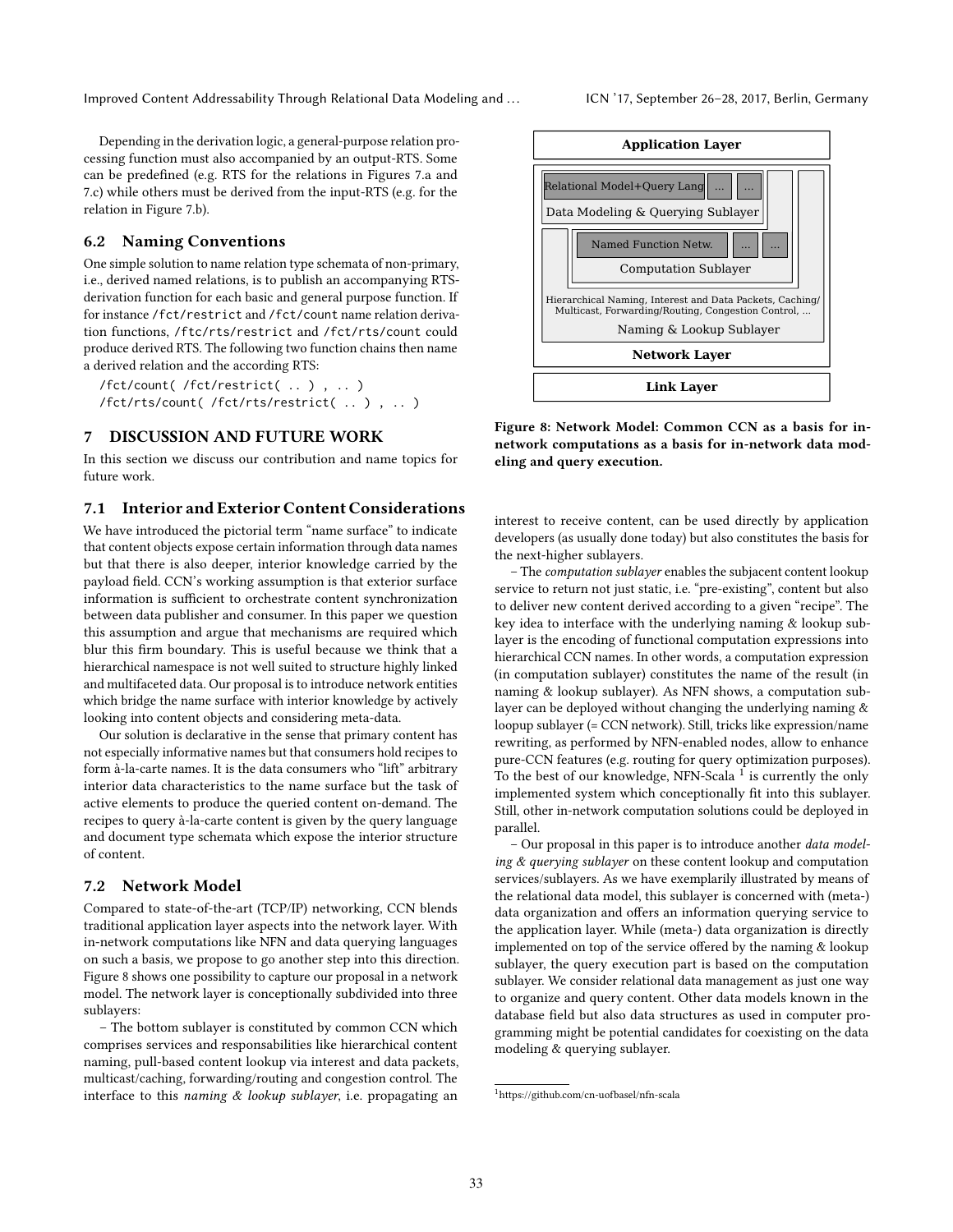<span id="page-5-0"></span>

Figure 9: Trust relationships and logical data flow: " $A \rightarrow B$ " means that A trusts B to offer correct data, bytecode or results. "**A** d **B**" means that **B** consumes data provided by **A**.

#### 7.3 Security, Privacy and Trust

Trust Model. Since NFN introduces function providers and computation nodes, the trust model is more complex than in common CCN. Figure [9](#page-5-0) shows the logical components (boxes) and their trust relationships (solid arrows). When formulating a query, the issuer directly trusts the providers of all incorporated functions to deliver bytecode which operates according to the specification (relationship ①). Also, the issuer trusts the provider of all processed named relations to deliver correct primary data (relationship ②). When requesting the result of a query, the issuer trusts the computation node which immediately produces the final result (relationship ➂). This trust relationship is twofold: First, the issuer is condent that the computation node does his portion of the work properly. Second, it is trusted that the computation node incorporates intermediate results from others only if he assesses the producing node as trustworthy (relationship  $\circledast$ ). Thus, trust in computation nodes is transitive. This means that trusting one computation node implies to recursively trust all computation nodes which are trusted by at least one trusted computation node.

We think, ensuring trusted provenience (authenticity) and integrity of named relations, functions and results via cryptographic signatures is a trivial task if a proper identity management system is in place. This is a general topic for future work in the CCN field. A weak point, so far, is the foundation for (transitive) trust in computation nodes. We think this must be tackled for NFN (and other distributed in-network computations) in general. Solutions might be technical (e.g. verifiable computing) or non-technical (e.g. service level agreements [\[6\]](#page-6-10)).

Access Control. In this paper, we evince increasingly structured and annotated named information together with a declarative query language. Since the query format is built into the CCN namespace, we gain highly descriptive content names which are an ideal foundation for name-based access control (NAC) [\[10\]](#page-6-2) solutions. With schematized access control [\[7\]](#page-6-3) these authors described a variant of NAC in which access for a content object is granted to a certain principal (e.g. a user or a group) iff the content's name is caught by a name-pattern matching rule in the principal's capability schema. One novelty of that work is that pattern-matching rules operate not just on name component but also on λ-calculus level. Therefore, schematized access control - adjusted to named relations - allows

to to exhaust all information exposed by the descriptive NFN-based queries. We think a proper integration of this work with schematized access control allows a data owner to formulate fine-grained access-control policies such as: A certain principal is allowed to access the personal record of an employee only if the birthday is removed (or technically: if the query includes a project function which excludes the attribute "birthday"). Showing feasability is a topic for future work.

Name Privacy. Highly descriptive names are beneficial for namebased/schematized access control (as showed in the previous paragraph) but also rise name privacy concerns. To overcome these, it will be necessary to identify the most privacy-relevant parts of a query and develop solutions of hide them. For instance, a query which contains hash values of attributes (instead of plain ones), hides some privacy-compromising information from relaying network nodes but does not substancially affect execution complexity, caching or NFN name-rewriting (NFN-specific routing). Because queries are generically constructed, it is potentially feasible to automate the translation to less verbose names (and reverse). In plain CCN where each application defines its own hierarchical name format, an general solution - which must also be compatible with any application logic - might be harder to achieve.

## 8 CONCLUSION

It is worth asking why traditional application concerns like data organization and processing should be detached and reinterpreted as a network service. We think application-wise data siloing and, if at all, purpose-specific data APIs do no longer describe today's mindset: In times of increasingly connected devices and applications, the management of information should be treated across application boundaries. In our opinion, an information-centric network which can manage structured, annotated and interlinked information is the right approach to build such a "global" integration point. With information we mean in the first instance "raw material" to satisfy on-demand needs but not application-specific selections nor content or data in a certain shape (data format, measurement units, currencies . . .). It should be a network service to bridge the gap between this "ground information" and the application's needs. This means, a query language must be in place to address applicationspecific content, i.e. selected information in a desired format.

With this mindset, we approached the Content-Centric Networking architecture along the classic questions edited in the database or information systems field: What are good models to structure certain information? What portions do data consumers need to access? How to address/query these portions? How to orchestrate query execution in an effective way? We argued that the pure CCN network-layer is in database terms a distributed key-value store and claimed that other data models (e.g. relational data) are not effectively captured. Our contribution to investigate this issue is twofold: Conceptionally, we described a network model which aims to support rich structuring and querying of information inside a content-centric network. On the practical side, we exemplarily described a relational schema and a NFN-based query language. A key insight of this work is that a "data modelling layer" on its own is not sufficient because also active, processing elements are required to support application-specific on-demand querying.